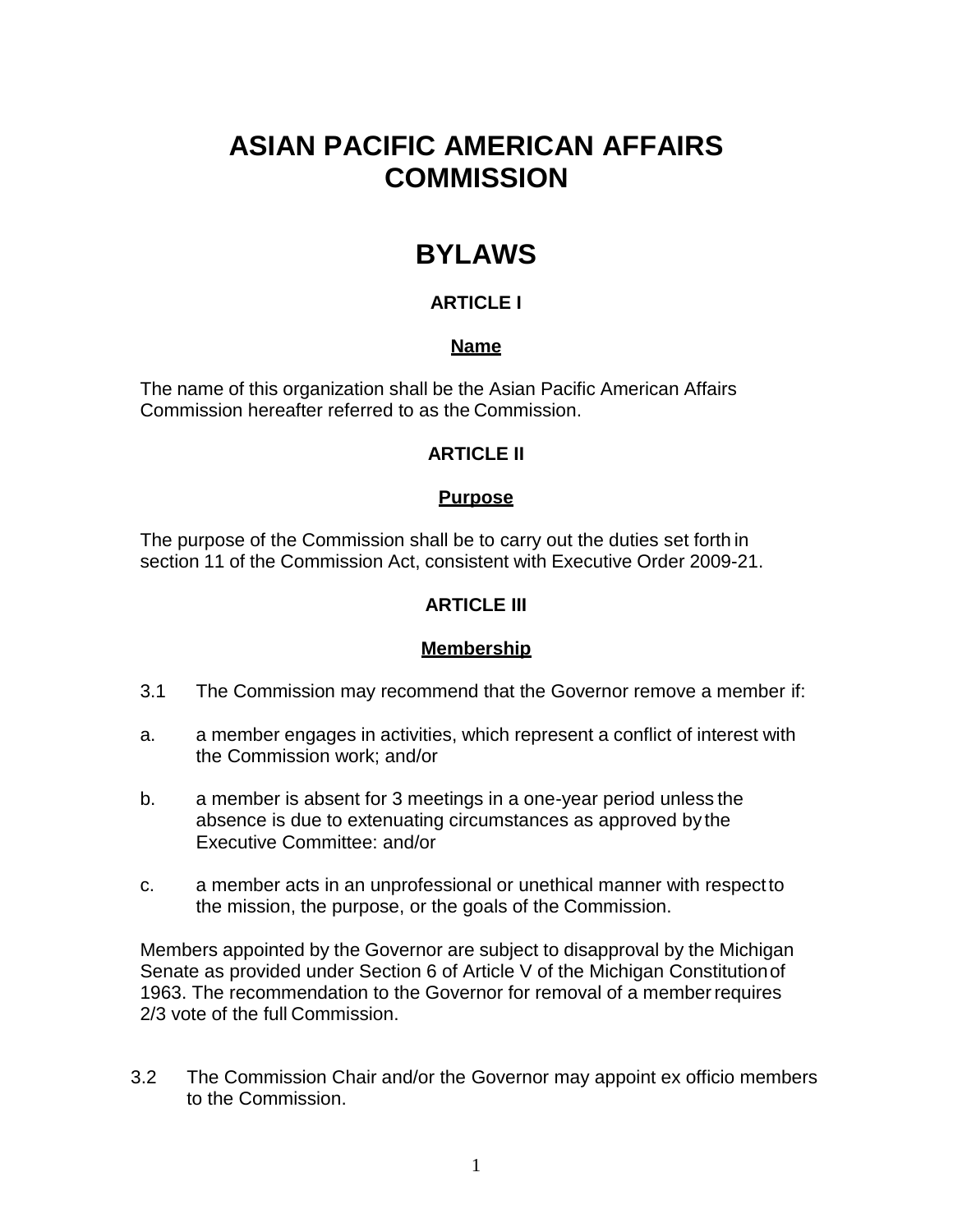## **ARTICLE IV**

## **Officers**

- 4.1 The elected officers of the Commission shall be a Vice Chairperson, a Secretary, and a Trustee. The Chairperson is designated by the Governor.
- 4.2 The Chairperson serves at the will of the Governor in that capacity. The term of the other officers shall be one year.
- 4.3 The elected officers shall be elected for a calendar year, by vote of the Commissioners at its November-December meeting.
- 4.4 Duties of officers, collectively the Executive Committee:
- a. **Chairperson**. The Chairperson shall preside at all Commissionmeetings; serve as ex-officio member of all committees; appoint the chairpersons and the members of all standing and ad-hoc committees; and,designate individual Commissioners or groups of Commissioners to represent the Commission. The Chairperson shall vote only to break ties. The Chairperson shall sign the minutes of meetings after approval by the Commission.
- b. **Vice Chairperson**. The Vice Chairperson shall preside at any Commission meeting in the absence of the Chairperson and shall haveall the powers of the Chairperson at such meetings. The Vice Chairperson shall preside at any meeting of the Executive Committee in the absenceof the Chairperson.
- c. **Secretary**. The Secretary shall preside at any Commission meeting in the absence of the Chairperson and the Vice Chairperson, and shall have all the powers of the Chairperson at such meetings. The Secretary shall sign the minutes of meetings after approval by the Commission.
- d. **Trustee**: The trustee, in the absence of the Chairperson, Vice Chairperson, and Secretary, s/he shall have all the powers of the Chairperson at Commission meetings. The duties of the trustee shall also include assisting the Chair in developing the Commission meeting agendas and ensuring observance of Roberts Rules of Order during Commission meetings.<sup>1</sup>

 $14.4d$  - Trustee

The duties of the trustee shall be two (2) part; Task and Maintenance. Task - Trustee shall assist the Chair in developing the Board agenda and providing input on issues neededto address. Maintenance - Trustee shall assist the Chair in maintaining a smoothfocused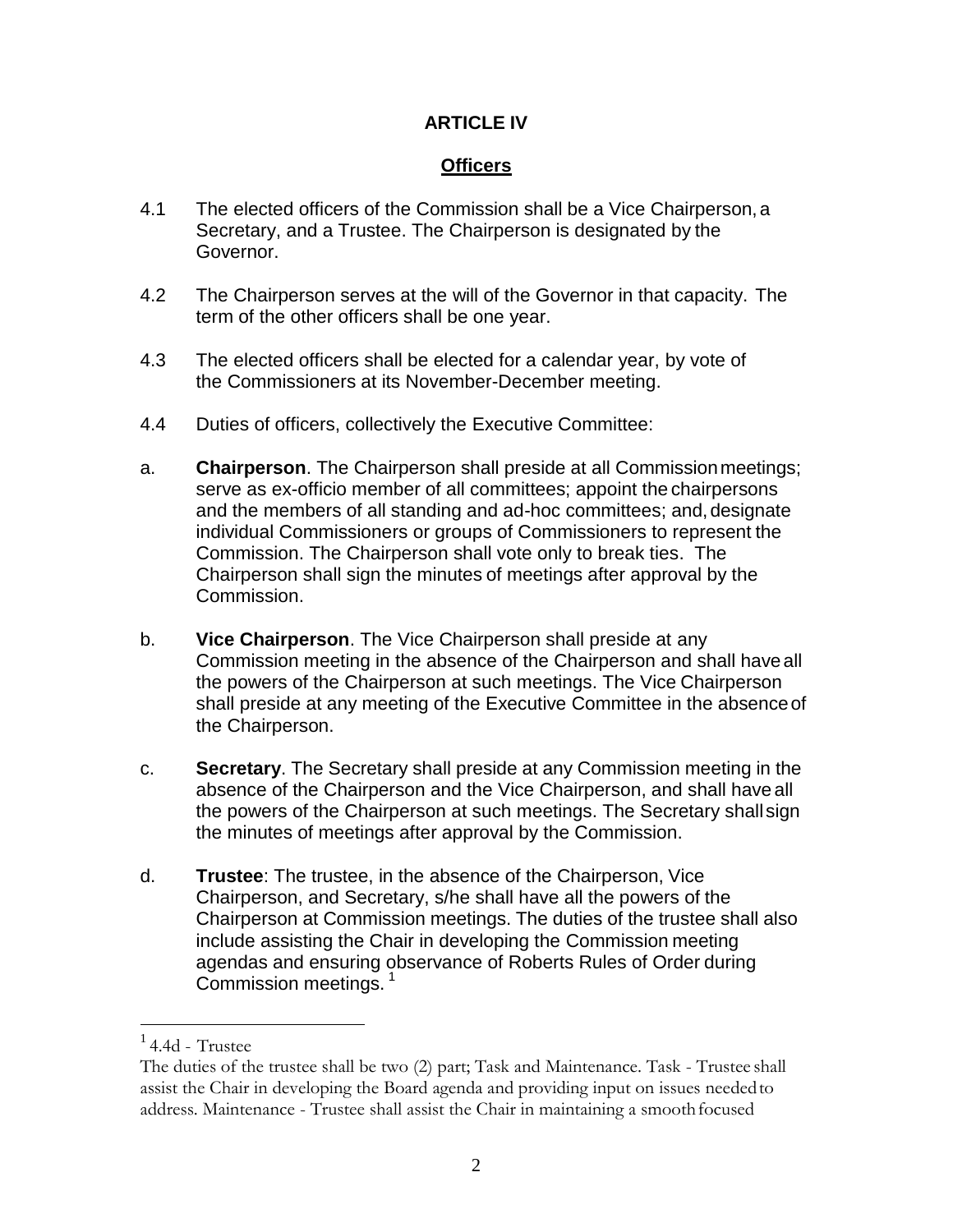- 4.5 Vacancies in any office shall be filled by election by the full Commission to complete the unexpired term.
- 4.6 Officers may be removed from office, on a 2/3 vote of the full Commission, for (a) engaging in any activity constituting a conflict of interest according to the Attorney General's opinion; or, (b) failure to carry out the duties imposed by these bylaws.

## **ARTICLE V**

#### **Commission Meetings**

- 5.1 Notices of meetings shall state the time, date, and place, and shall be made public at least ten working days prior to the meeting. A scheduleof each year's meetings shall be posted in the Office of Asian Pacific American Affairs. The Commission shall adhere to the provisions of the Michigan Open Meetings Act, Act 267 of the Public Act of 1976.
- 5.2 The Commission shall meet not less than four (4) times per year, at times and places predetermined by vote.
- 5.3 Special meetings of the Commission may be called by:
- a. The Chairperson, or upon written request of eight (8) members of the Commission to the Chair. All members of the Commission shall receive 3 business days' notice in advance of special meetings, and such notice shall designate the purpose of the meeting.
- b. Emergency meetings may be called by the Chairperson.
- 5.4 Regular meetings may be held in various parts of the state as approved by the Commission.

meeting, and keeping the meeting on track and on time. There may be more that one (1) trustee.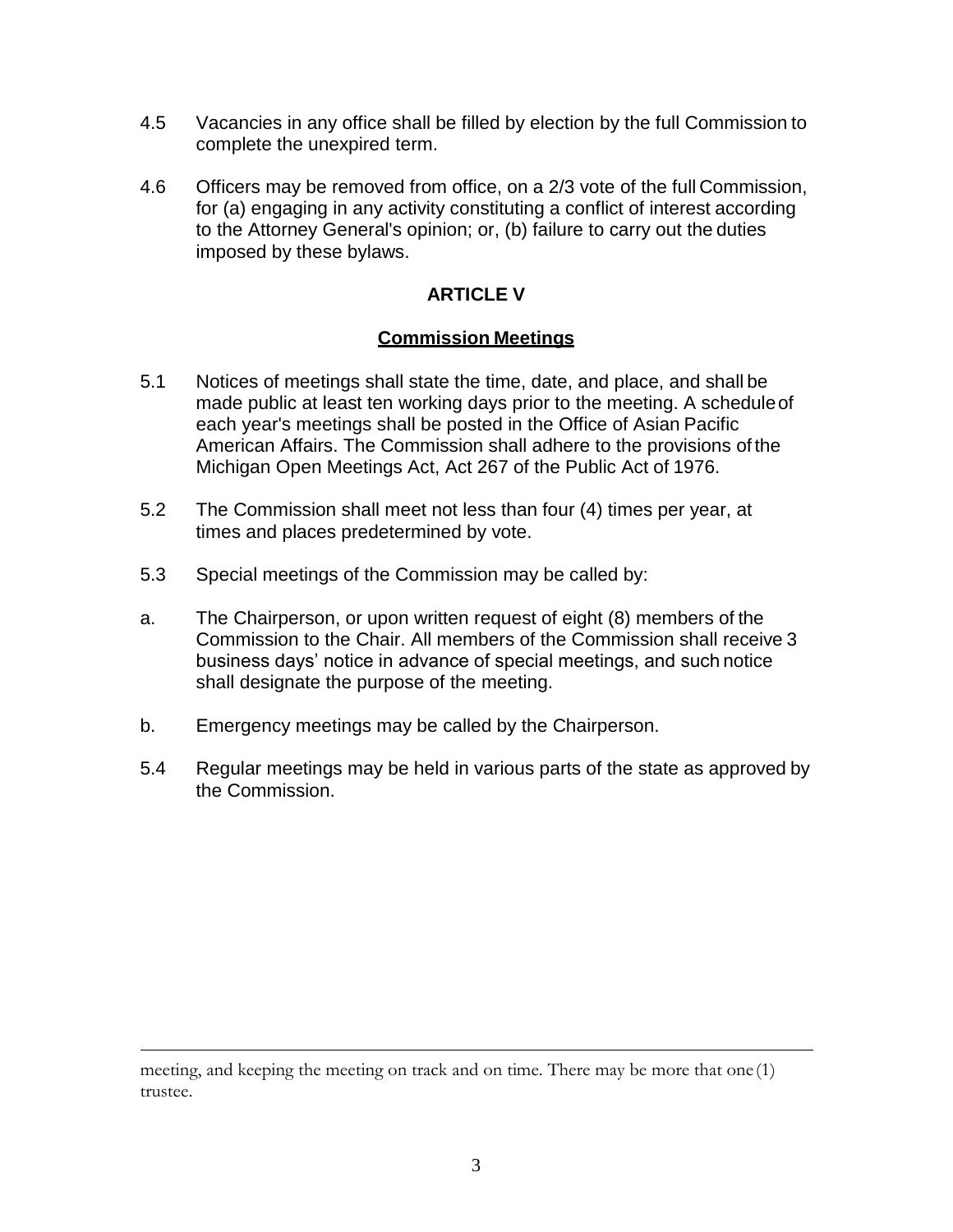## **ARTICLE VI**

## **The Committee Structure**

#### 6.1 General Information:

The Chair of the Commission appoints the chairperson and the members of each committee based on the appropriateness in terms of expertise, experience, and availability to serve by individual members of the Commission to specific committees. Vacancies are filled as needed throughout theyear.

#### 6.2 Committees

The Commission may create Standing Committees and Ad-hoc Committees by majority vote of the Commission at a scheduled Commission meeting.

- 6.2.1 Executive Committee. This Committee shall be composed of theChair, Vice-chair, and Secretary, and a Trustee. The duties of this Committee shall be:
- a. To act on behalf of the Commission in between regular meetings, and these actions will be subject to ratification by the full Commission at the next regularly scheduled meeting.
- b. To conduct an initial review of the Commission budget, present the proposed budget to the full Commission, receive approval forproposed budget by the full Commission, and forward budget recommendationto the Department and the Governor.
- c. To set, monitor and evaluate the annual goals and objectives for review and approval by the full Commission.
- 6.3 Standing Committees and Ad-hoc Committees

The Standing Committees and Ad-hoc Committees and their its chairpersons and membership are appointed by the Chairperson of the Commission.

The Ad-hoc committees are established to pursue topics or issues of special interest to the Commission and assist the Commission to reach its goals and objectives. These special Ad-hoc committees are intended to be short-term committees for the purpose of specific intervention.

Any Ad-hoc committee established shall perform the function delegated by the Commission and any decision of such a special committee shall be deemed advisory to the Commission. In this advisory capacity, this type of committee maintains the responsibility to recommend solutions and/or actions to be implemented by the full Commission.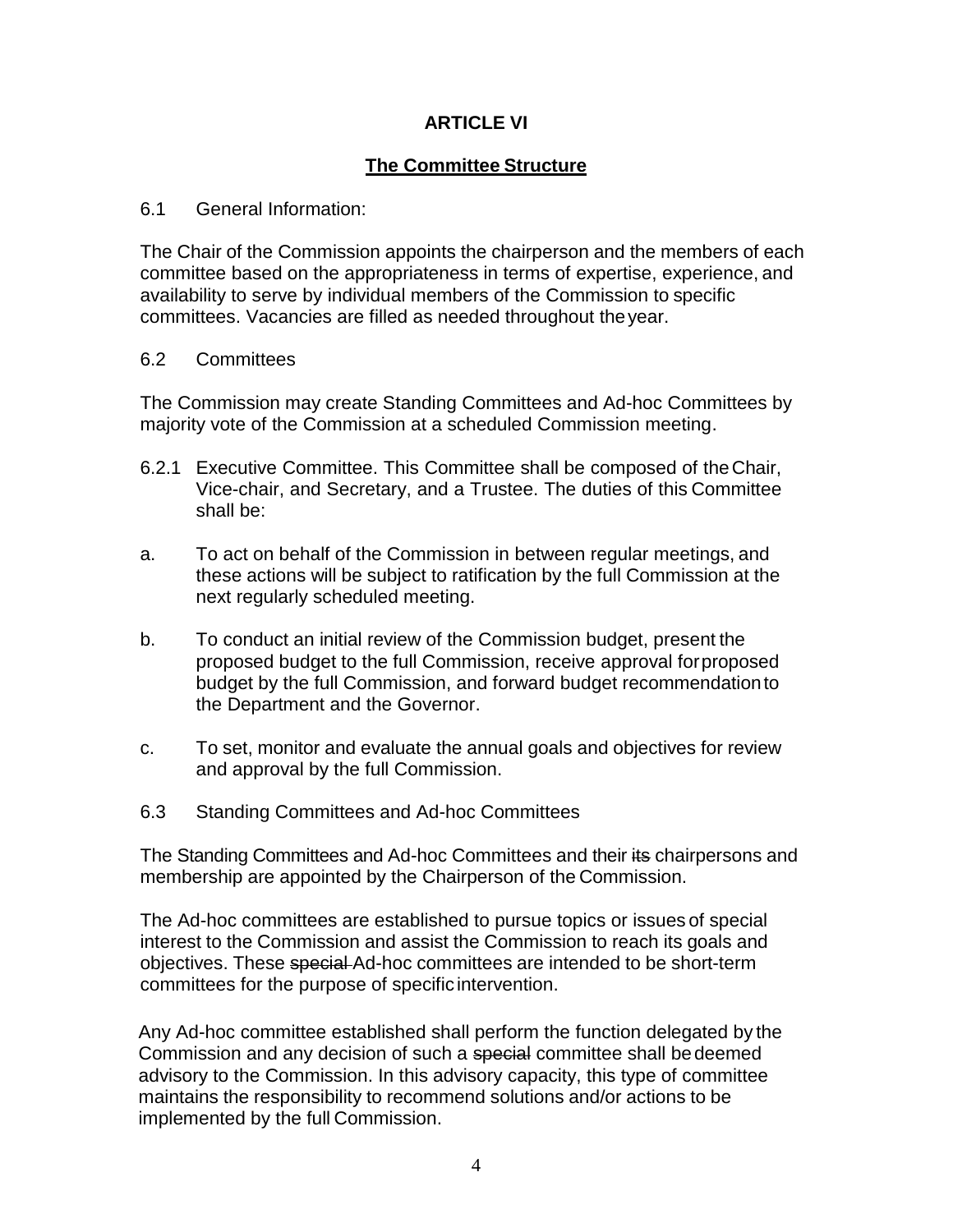Ad-hoc Committees will have at least two Commissioners appointed by the Commission Chair, and may allow for outside experts and community consultants to participate as ex-officiomembers. Since this committee is assigned the responsibility of dealing with a specific matter exclusively, it will give progress reports to the full Commission on a routine predetermined basis.

Ad-Hoc Committees will be dissolved by the Chairperson of the Commission following the completion of their review and submission of reports and recommendations as required.

6.3.1 Bylaws and Elections Committee. An Ad-hoc Committee will convene once a year to oversee the procedure of officer elections. Moreover, this committee will convene in the event of a need toexamine specific Commission policies, procedures, or questions pertaining tothe Commission Bylaws.

## **ARTICLE VII**

## **General Provisions**

7.1 Executive Director [upon selection by the Commission with concurrence by the Department, and in compliance with Civil Service procedures]

- a. The Executive Director's responsibility is to implement the policiesand programs adopted by the Commission.
- b. The Executive Director is responsible for the day-to-day administration of the Office of Asian Pacific American Affairs and assignments to staff members.
- c. The Executive Director shall present a written report to the members of the Commission at each Commission Meeting.
- d. The Executive Director shall designate appropriate staff to each standing committees and Ad-hoc committees as needed.
- 7.2 Office of Asian Pacific American Affairs [creation upon approval by statute contingent upon appropriations]
- 7.2.1 The staff of the Office of Asian Pacific American Affairs shall implement the policies and programs of the Commission; shall prepare thenecessary resource materials; shall conduct the appropriate research, and handle such other business as requested by the Executive Director.
- 7.3 Agendas for the Commission meetings and for the Executive Committee meetings shall be prepared by the Executive Director with the adviceand consent of the Commission Chair and postmarked or e-mailed at least5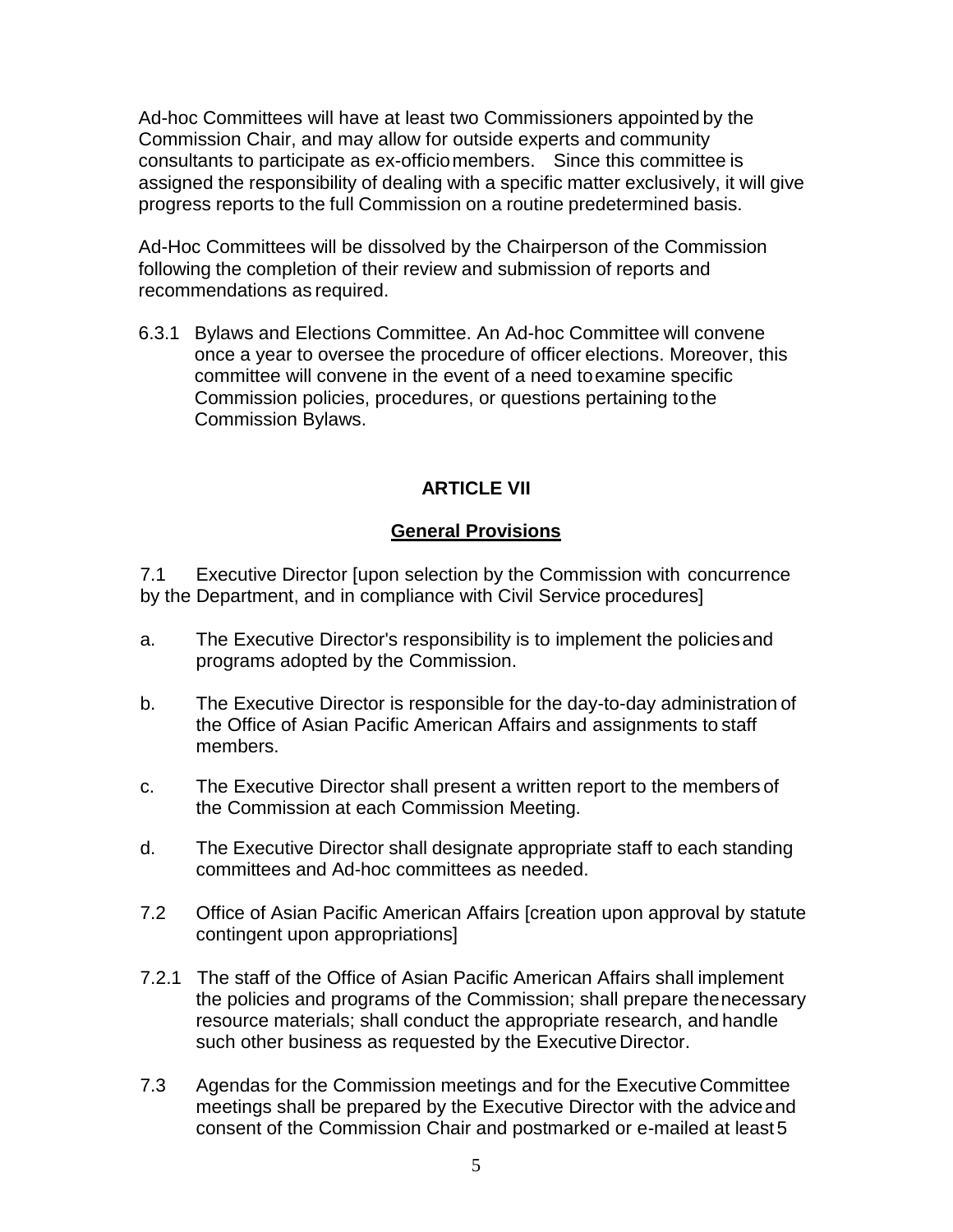calendar days prior to the Commission meeting. The Commission is subject to the Open Meetings Act, and agendas and documents are subject to the Freedom of Information Act.

- 7.4 Minutes of Commission meetings shall be prepared by theExecutive Director and shall be provided to the Commission members within10 calendar days following the meeting.
- 7.5 The Commission may retain a position of Coordinator as a civil service position or on a contractual basis.

## **ARTICLE VIII**

## **Quorum, Voting Procedures**

A quorum shall consist of a majority of the voting members appointed and serving. A quorum is required before voting shall occur. A majority vote of those members present and voting is needed for official action. The presiding office of the Commission and any of its committees shall vote in accordance with parliamentary procedure (Robert's Rules of Order, latest edition). E-voting is permissible at the discretion of the Chairperson.

## **ARTICLE IX**

## **Rules of Order**

Except as otherwise provided by these bylaws, Robert's Rules of Order (latest edition) shall govern the conduct of business of the Commission, the meetings of the Executive Committee, and all committees.

## **ARTICLE X**

## **Amendments to Bylaws**

These Bylaws may be amended by a majority of the voting members of the Commission after the Commission members have been given at least one regular meeting in advance to consider the proposed amendments in written form.

## **ARTICLE XI**

## **Correspondence, Publicity, Expenses, Legislation**

11.1 Correspondence. Commission letterhead shall be used only for authorized business.